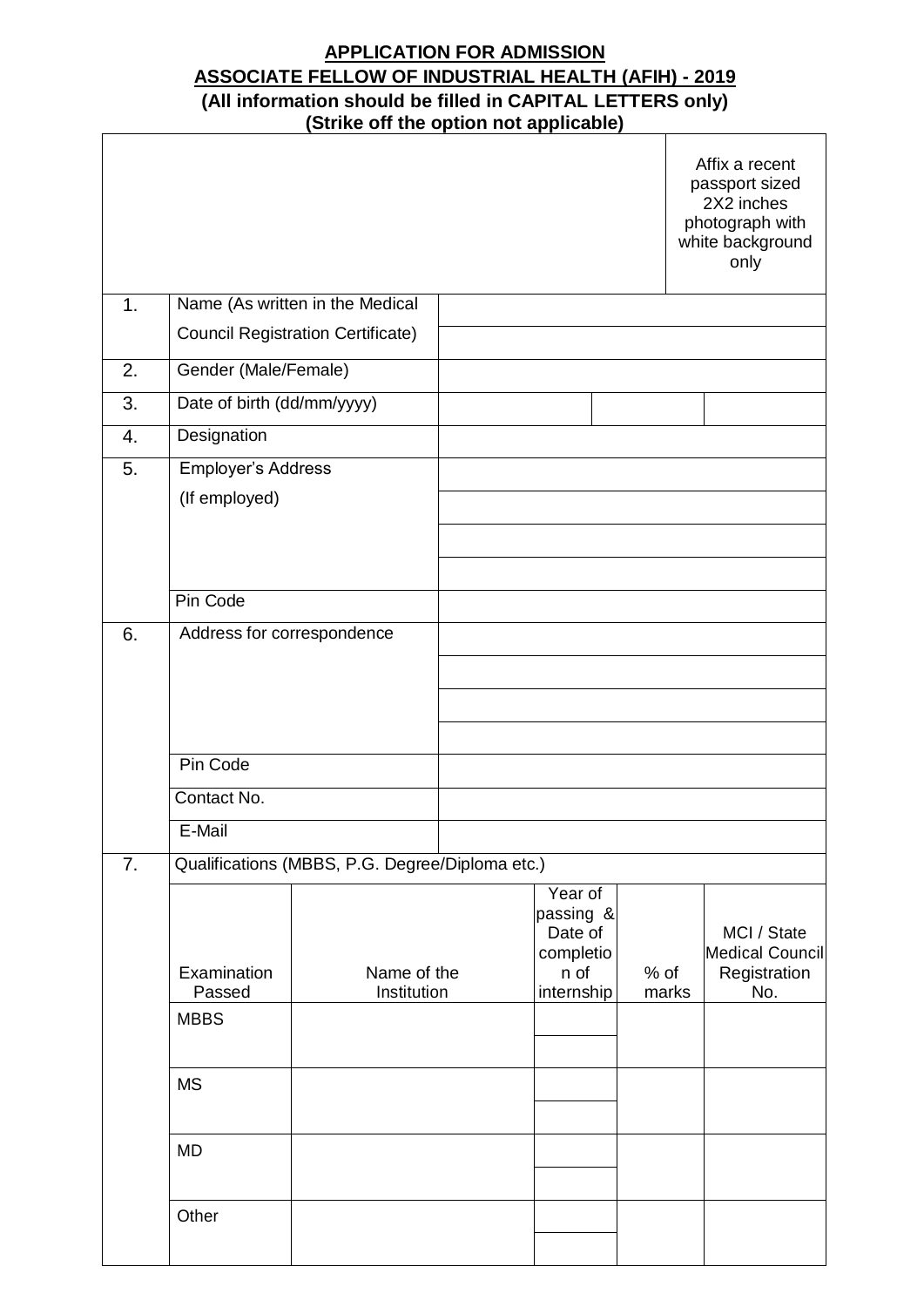|        | a.  | Do you belong to SC/ST/OBC/PH?                                                  | <b>YES</b>               | <b>NO</b>         |                        |           |  |  |  |  |  |
|--------|-----|---------------------------------------------------------------------------------|--------------------------|-------------------|------------------------|-----------|--|--|--|--|--|
| 8.     |     | (If yes, Please specify the category                                            |                          |                   |                        |           |  |  |  |  |  |
|        |     | Please attach attested copy of the certificate)                                 |                          |                   |                        |           |  |  |  |  |  |
|        | b.  | For OBC candidates whether                                                      |                          |                   | <b>YES</b>             | <b>NO</b> |  |  |  |  |  |
|        |     | Declaration/Undertaking is enclosed                                             |                          |                   |                        |           |  |  |  |  |  |
| 9.     |     | If employed, whether 'No Objection Certificate' enclosed                        |                          |                   | <b>YES</b>             | <b>NO</b> |  |  |  |  |  |
|        |     |                                                                                 |                          | Period &          | Total experience after |           |  |  |  |  |  |
|        |     | Name & address of                                                               | completion of internship |                   |                        |           |  |  |  |  |  |
|        |     | Employer                                                                        | Post held                | <b>Experience</b> | years                  | months    |  |  |  |  |  |
|        |     |                                                                                 |                          |                   |                        |           |  |  |  |  |  |
|        |     |                                                                                 |                          |                   |                        |           |  |  |  |  |  |
|        |     |                                                                                 |                          |                   |                        |           |  |  |  |  |  |
|        |     |                                                                                 |                          |                   |                        |           |  |  |  |  |  |
|        |     |                                                                                 |                          |                   |                        |           |  |  |  |  |  |
|        |     |                                                                                 |                          |                   |                        |           |  |  |  |  |  |
|        |     |                                                                                 |                          |                   |                        |           |  |  |  |  |  |
|        |     |                                                                                 |                          |                   |                        |           |  |  |  |  |  |
|        |     |                                                                                 |                          |                   |                        |           |  |  |  |  |  |
|        | 10. | If employed whether 'Sponsorship Certificate' enclosed                          |                          | <b>YES</b>        | <b>NO</b>              |           |  |  |  |  |  |
|        | 11. | Experience (attach certificate(s) from the employer)                            | <b>YES</b>               | <b>NO</b>         |                        |           |  |  |  |  |  |
|        |     | I hereby solemnly certify that the information given above is true and correct. |                          |                   |                        |           |  |  |  |  |  |
|        |     |                                                                                 |                          |                   |                        |           |  |  |  |  |  |
| Date:  |     |                                                                                 |                          |                   |                        |           |  |  |  |  |  |
| Place: |     | <b>Applicant's Signature</b>                                                    |                          |                   |                        |           |  |  |  |  |  |
|        |     |                                                                                 |                          |                   |                        |           |  |  |  |  |  |

### **List of Enclosures:**

- 1. Self attested photo copy of:
	- a. MBBS degree (Convocation Certificate)
	- b. Internship Certificate issued by the medical college (not University)
	- c. MCI/State Medical Council Registration Certificate
	- d. SC/ST[/OBC/](file:///C:/Users/Cli/Downloads/CENTRAL%20LIST%20OF%20OTHER%20BACKWARD%20CLASSES.htm)PH Certificate issued by the competent authority, if applicable.
	- e. Experience Certificate.
- 2. Sponsorship Certificate/No Objection Certificate in original, if employed.
- 3. If there is a change in name, copy of Gazette and Medical Council Registration with the changed name should be provided.

#### **Note: List of eligible candidates for admission will be displayed on DGFASLI website [www.dgfasli.nic.in](http://www.dgfasli.nic.in/)**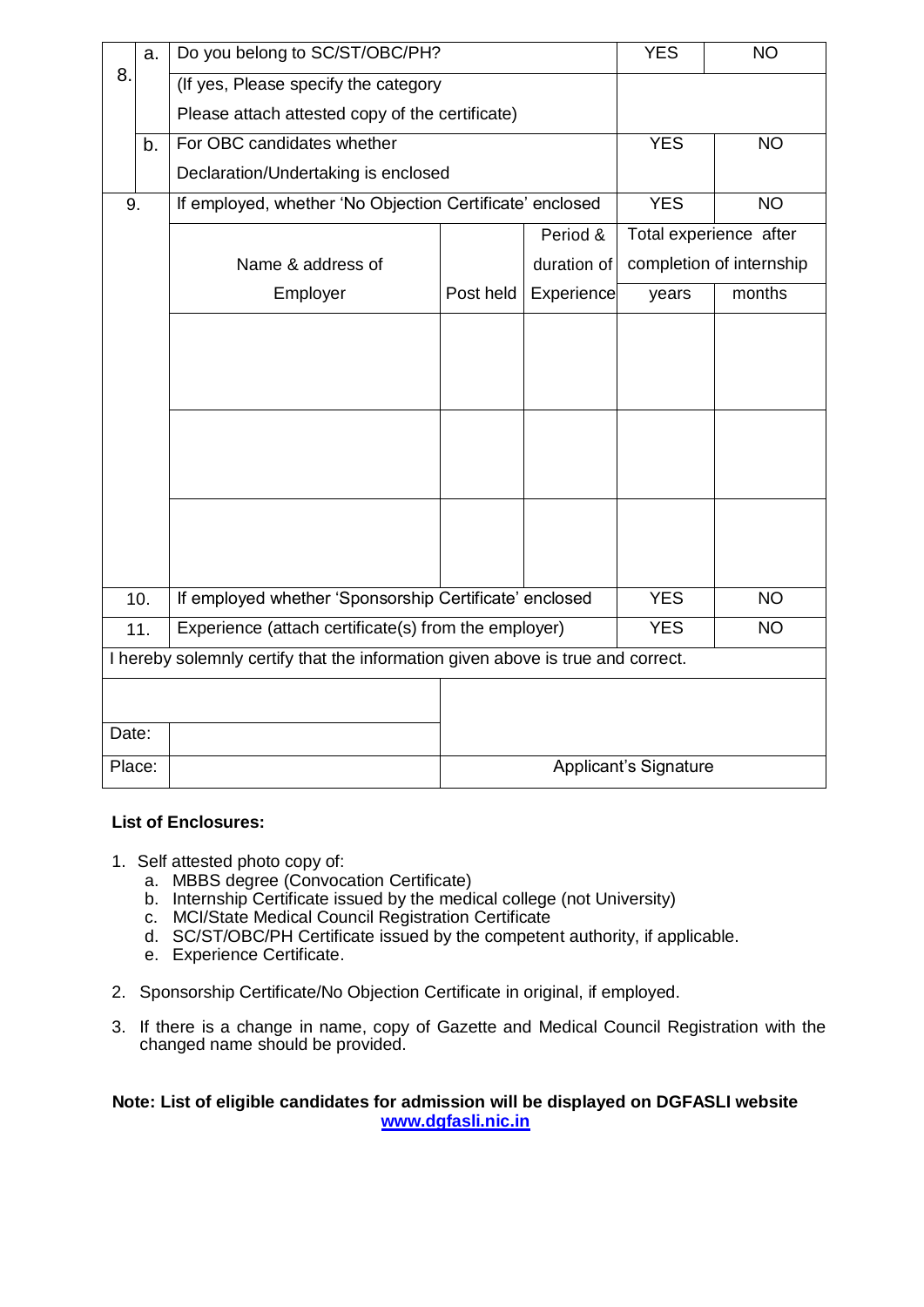#### Proforma for Scheduled Caste (SC)/Scheduled Tribe (ST)/Other Backward Class (OBC)/Physically Handicapped (PH) Certificate [Certificates issued from Maharashtra State must be validated by the Social Welfare Department of the Maharashtra Government]

#### (CERTIFICATE TO BE PRODUCED BY SCHEDULED CASTE (SC)/SCHEDULED TRIBE (ST)/OTHER BACKWARD CLASS (OBC) APPLYING FOR ADMISSION TO CENTRAL EDUCATIONAL INSTITUTIONS (CEIs), UNDER THE GOVERNMENT OF INDIA)

| This is to certify that Shri/Smt./Kum |                                                                                                                                                                                                                                      |    | Son/Daughter of |  |  |
|---------------------------------------|--------------------------------------------------------------------------------------------------------------------------------------------------------------------------------------------------------------------------------------|----|-----------------|--|--|
| Shri/Smt.                             | Οt                                                                                                                                                                                                                                   |    | Village/Town    |  |  |
| District/Division                     |                                                                                                                                                                                                                                      | ın | the             |  |  |
|                                       | State belongs to the <b>contract to the state of the state of the state of the state of the state of the state of the state of the state of the state of the state of the state of the state of the state of the state of the st</b> |    |                 |  |  |

[Community w](file:///C:/Users/Cli/Downloads/CENTRAL%20LIST%20OF%20OTHER%20BACKWARD%20CLASSES.htm)hich is recognized as a backward class under:

- (i) Resolution No. 12011/68/93-BCC(C) dated 10/09/93 published in the Gazette of India Extraordinary Part I Section I No. 186 dated 13/09/93.
- (ii) Resolution No. 12011/9/94-BCC dated 19/10/94 published in the Gazette of India Extraordinary Part I Section I No.163 dated 20/10/94.
- (iii) Resolution No. 12011/7/95-BCC dated 24/05/95 published in the Gazette of India Extraordinary Part I Section I No.88 dated 25/05/95.
- (iv) Resolution No. 12011/96/94-BCC dated 9/03/96.
- (v) Resolution No. 12011/44/96-BCC dated 6/12/96 published in the Gazette of India Extraordinary Part I Section I No.210 dated 11/12/96.
- (vi) Resolution No. 12011/13/97-BCC dated 03/12/97.
- (vii) Resolution No. 12011/99/94-BCC dated 11/12/97.
- (viii) Resolution No. 12011/68/98-BCC dated 27/10/99.
- (ix) Resolution No. 12011/88/98-BCC dated 6/12/99 published in the Gazette of India Extraordinary Part I Section I No.270 dated 06/12/99.
- (x) Resolution No. 12011/36/99-BCC dated 04/04/2000 published in the Gazette of India Extraordinary Part I Section I No. 71 dated 04/04/2000.
- (xi) Resolution No. 12011/44/99-BCC dated 21/09/2000 published in the Gazette of India Extraordinary Part I Section I No. 210 dated 21/09/2000.
- (xii) Resolution No. 12015/9/2000-BCC dated 06/09/2001.
- (xiii) Resolution No. 12011/1/2001-BCC dated 19/06/2003.
- (xiv) Resolution No. 12011/4/2002-BCC dated 13/01/2004.
- (xv) Resolution No. 12011/9/2004-BCC dated 16/01/2006 published in the Gazette of India Extraordinary Part I Section I No. 210 dated 16/01/2006.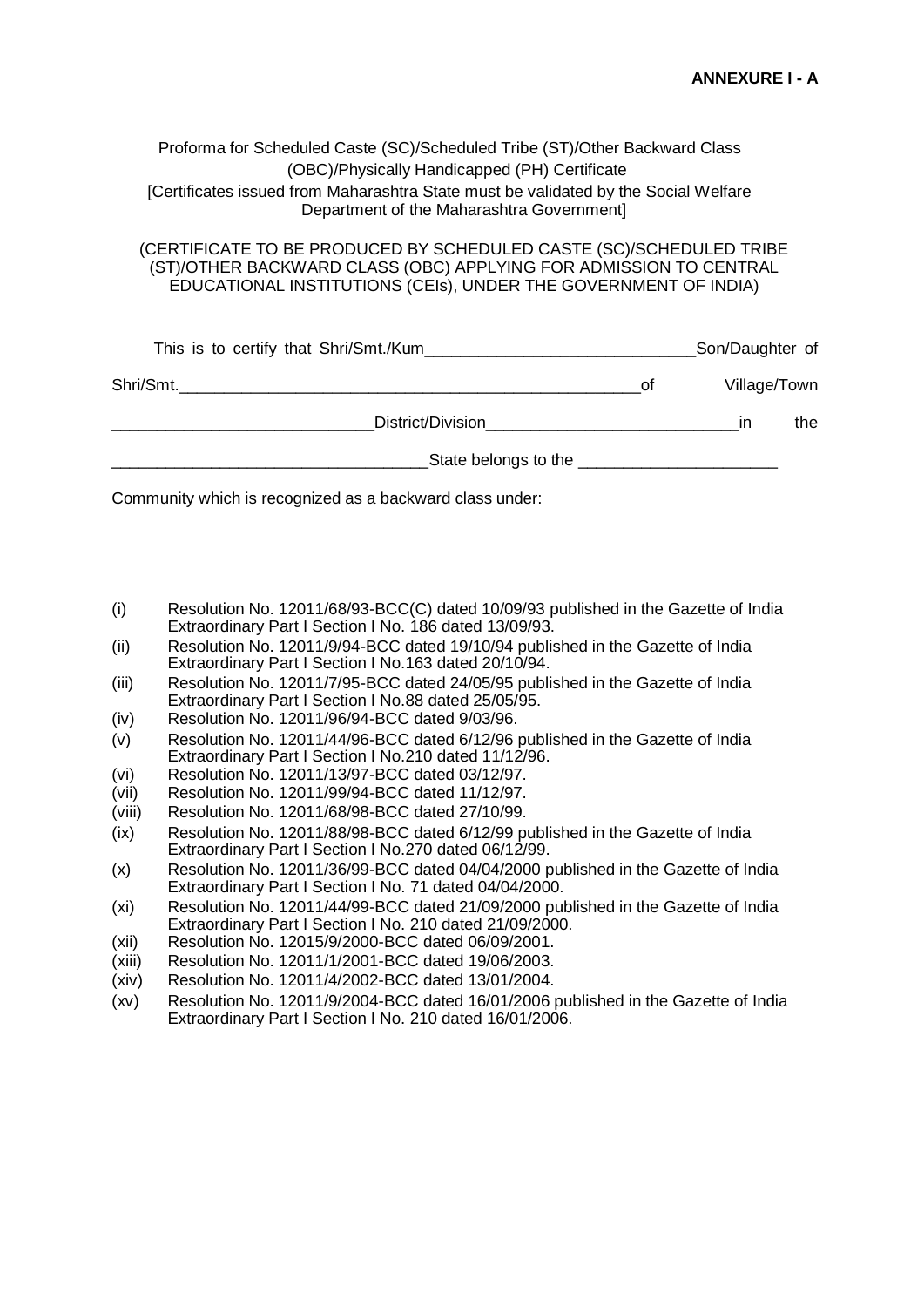#### **ANNEXURE I - B**

|            |                                                 |    |  |                                                                                                | and/or | his               | family |
|------------|-------------------------------------------------|----|--|------------------------------------------------------------------------------------------------|--------|-------------------|--------|
| ordinarily | reside(s)                                       | in |  |                                                                                                |        | District/Division | of     |
|            |                                                 |    |  | State. This is also to certify that he / she does not                                          |        |                   |        |
|            |                                                 |    |  | belong to the persons/sections (Creamy Layer) mentioned in Column 3 of the Schedule to the     |        |                   |        |
|            |                                                 |    |  | Government of India, Department of Personnel & Training O.M. No. 36012/22/93-Estt. (SCT)       |        |                   |        |
|            |                                                 |    |  | dated 08/09/93 which is modified vide OM No. 36033/3/2004 Estt. (Res.) dated 09/03/2004 or the |        |                   |        |
|            | latest notification of the Government of India. |    |  |                                                                                                |        |                   |        |

Date:

District Magistrate/Competent Authority

Seal

#### **NOTE:**

- (a) The term 'Ordinarily' used here will have the same meaning as in Section 20 of the Representation of the People Act, 1950.
- (b) The authorities competent to issue Caste Certificates are indicated below:
	- i. District Magistrate / Additional Magistrate / Collector / Deputy Commissioner / Additional Deputy Commissioner / Deputy Collector / Ist Class Stipendiary Magistrate / Sub-Divisional magistrate / Taluka Magistrate / Executive Magistrate / Extra Assistant Commissioner (not below the rank of Ist Class Stipendiary Magistrate).
	- ii. Chief Presidency Magistrate / Additional Chief Presidency Magistrate / Presidency Magistrate.
	- iii. Revenue Officer not below the rank of Tehsildar.
	- iv. Sub-Divisional Officer of the area where the candidate and / or his family resides.
- (c) The annual income / status of the parents of the applicant should be based on financial year ending March 31, 2019.